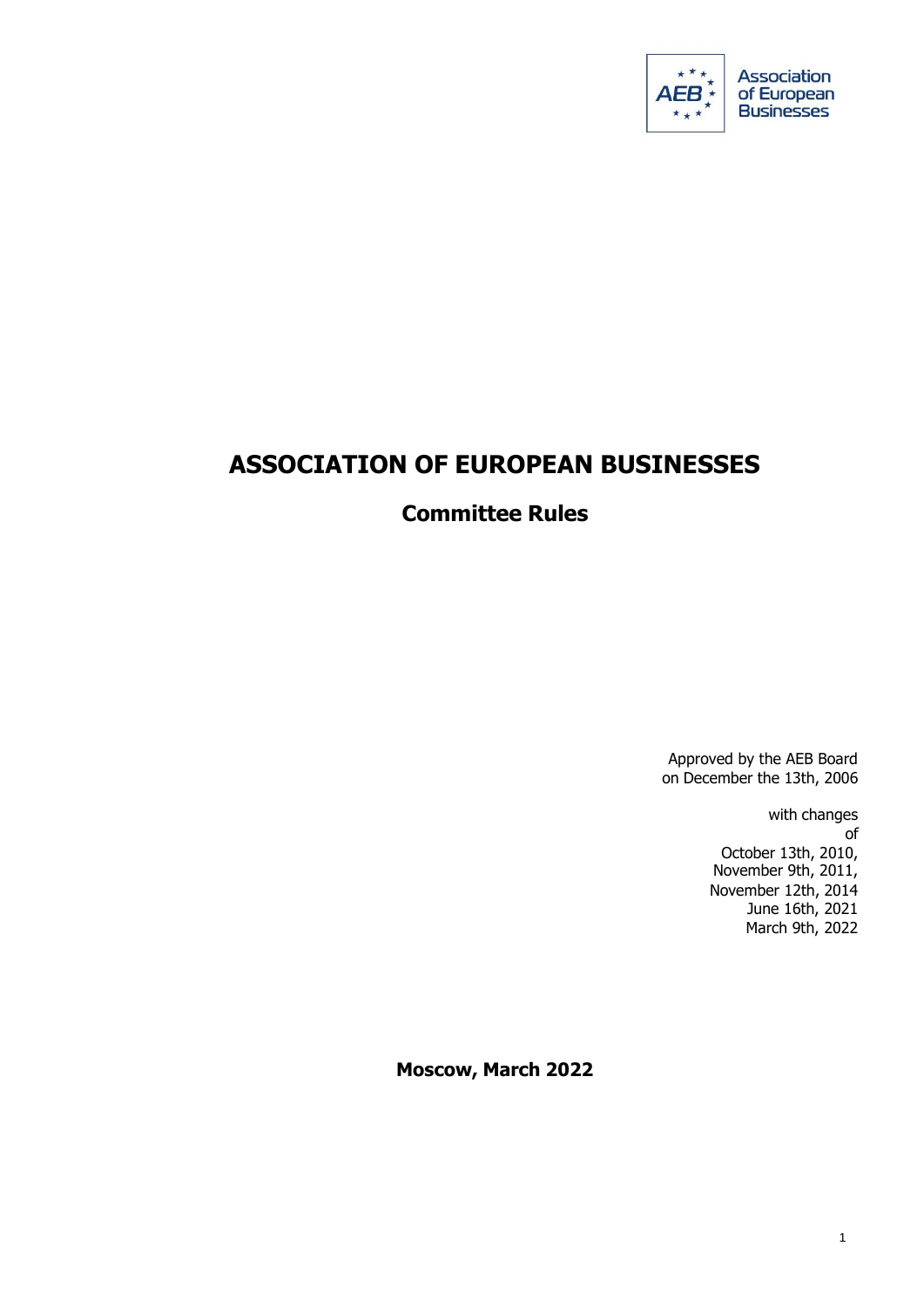### **Notes to text:**

• "Committees" refers to Committees, Sub-committees, Working groups, Regional Committees, Regional Sub-Committees and Regional Working Groups except where specific reference is made to sub-committees and working groups

- Board is the Board of the AEB
- CEO is the Chief Executive Officer of the AEB
- COO is the Chief Operating Officer
- AGM is the Annual General Meeting of the AEB

• "Member Company" or "AEB member" is a company that has paid its membership dues for the current period to the AEB

• "Assigned Member" is a nominated representative of a Member Company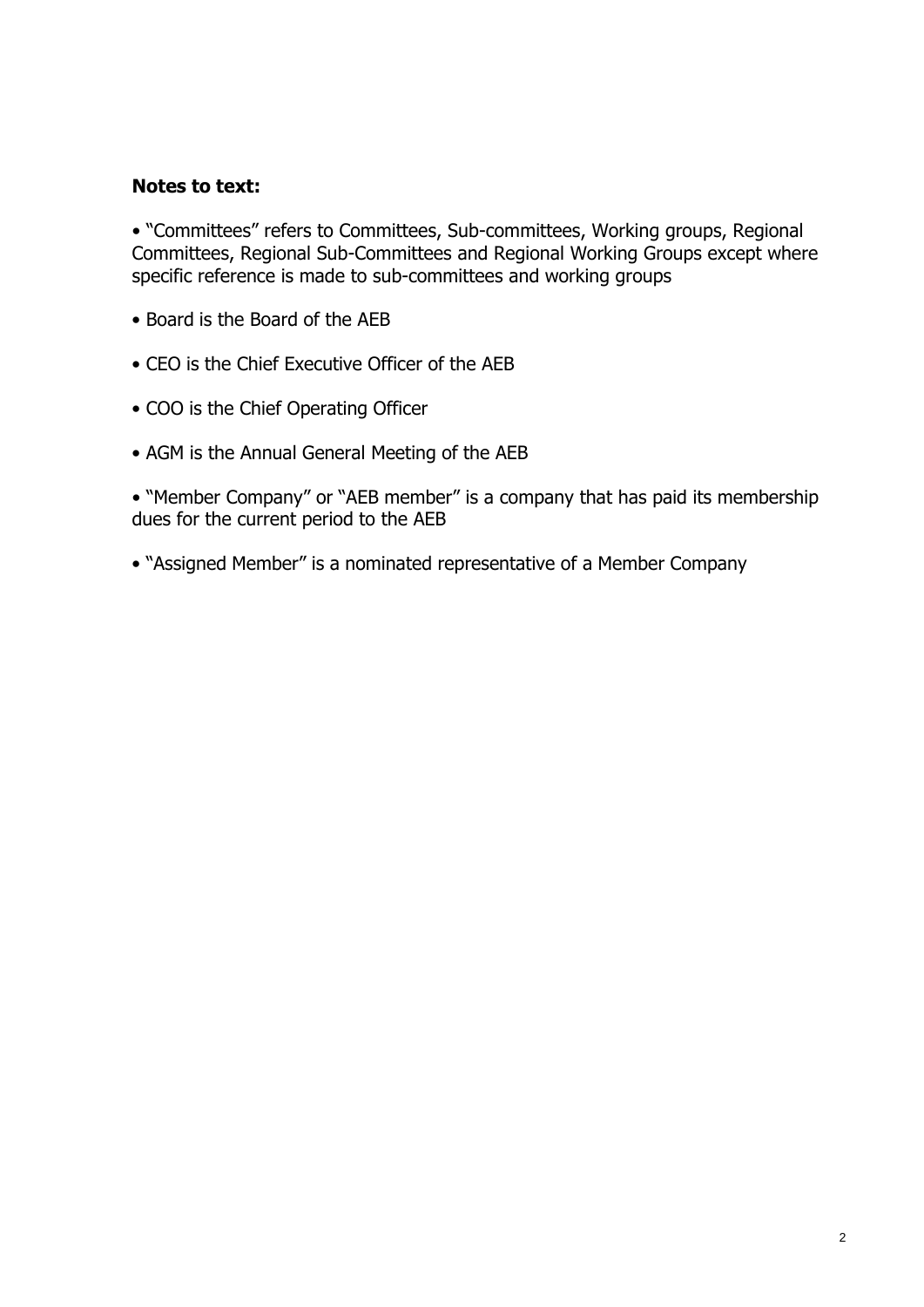## 1. Definition of Committees, Sub-Committees, and Working Groups

Committees, sub-committees, and working groups (hereafter all referred to as "committees" except where specific referral is made to sub-committees or working groups) are formed and meet on a regular basis to address issues important to AEB members.

### 1a – Committees

• A group of 3 or more members addressing the issues of any particular industry or group of industries or sector/discipline, as approved by the Board.

• Industry committees normally address issues specific to their industry and usually hold closed meetings (only attended by assigned members)

• Open committees address issues of general interest to all AEB members and may hold open meetings (open to all AEB members), as well as closed meetings (only attended by committee members)

### 1b - Sub-committees

• Sub-committees can be formed by committees to focus on areas within the industry or sector that are not of primary interest to all committee members, or to make the work of the committee manageable if the number of issues do not permit involvementof the whole parent committee

### 1c - Working Groups

• Issue-driven groupings existing to address limited or single issues: usually exist shortmiddle term until the issues are satisfactorily addressed or abandoned. Working Groups can be formed within the existing Committees or as autonomous units within the AEB. The decision about the opening or closing of the Working Groups and their positioning/functions within the AEB structure is subject to the Board approval. Intercommittee Working Groups on legislative initiatives will be installed and receive theBoard approval at the following Board meeting.

### 2. Primary Committee Functions

• Provide a forum for discussion of vital business issues and for members to share information and experience and solve business problems

• Extend information and problem solving beyond the committee platform to all members via open meetings, conferences, seminars, events, newsletters, etc.

• Surface/identify key business priorities and communicate/lobby to Russian and EU authorities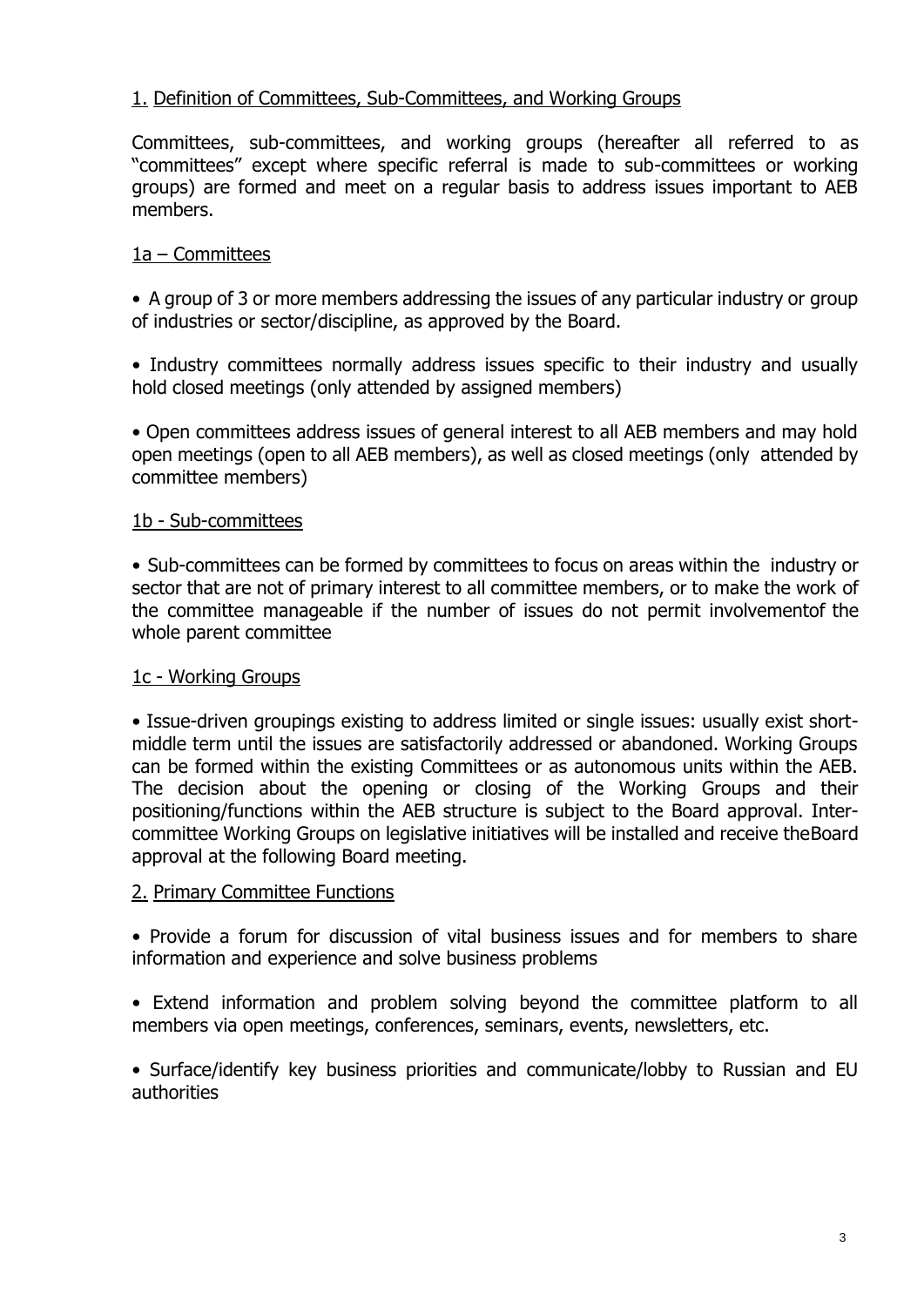• Inform committee and other AEB members of latest developments in the legislative, tax regulatory environments, and other areas affecting the operation of their businesses

## 3. Output of Committees

- Open & Industrial Committees
	- Yearly committee report (produced no later than 2 weeks before the AGM) and action plan outlining activities and main discussion issues for the year, updated quarterly
	- Contributions to the AEB's Business Quarterly, other publications, and annual Position Paper
	- Contribution to task forces on issues related to committee's sectoral or industrial field
	- Contribution to direction of AEB by attendance of at least one Board and management briefing and one Board meeting per year
	- A minimum of 1 (one) event open to all AEB members, or public events such as conferences each year for Open Committees (plans including topics, speakers, support needs to AEB management no less than 2 months in advance)
	- Industrial Committees may consider holding 1 (one) public event or conference each year

### 4. Lobbying and Meetings with Authorities

• Lobbying at governmental level (e.g., Russian federal and regional authorities, government ministers, EU bodies, embassies, trade and business organisations, etc.), should be conducted jointly by CEO, and Committee Chairperson.

• Lobbying activities below deputy minister level and with Duma deputies can be conducted without involvement of the CEO, after prior agreement with the CEO

• Approval of the CEO should be obtained before arranging open or closed meetings with Russian, EU, EFTA authorities

### 5. Initiation of a Committee and a Working Group

• Committees or Working groups can be initiated by any member of the AEB or officer of the AEB and its Board by drafting a document (see Appendix A), which must be endorsed by at least 3 AEB Member Companies

• The Board must approve the formation of any Committee or Working Group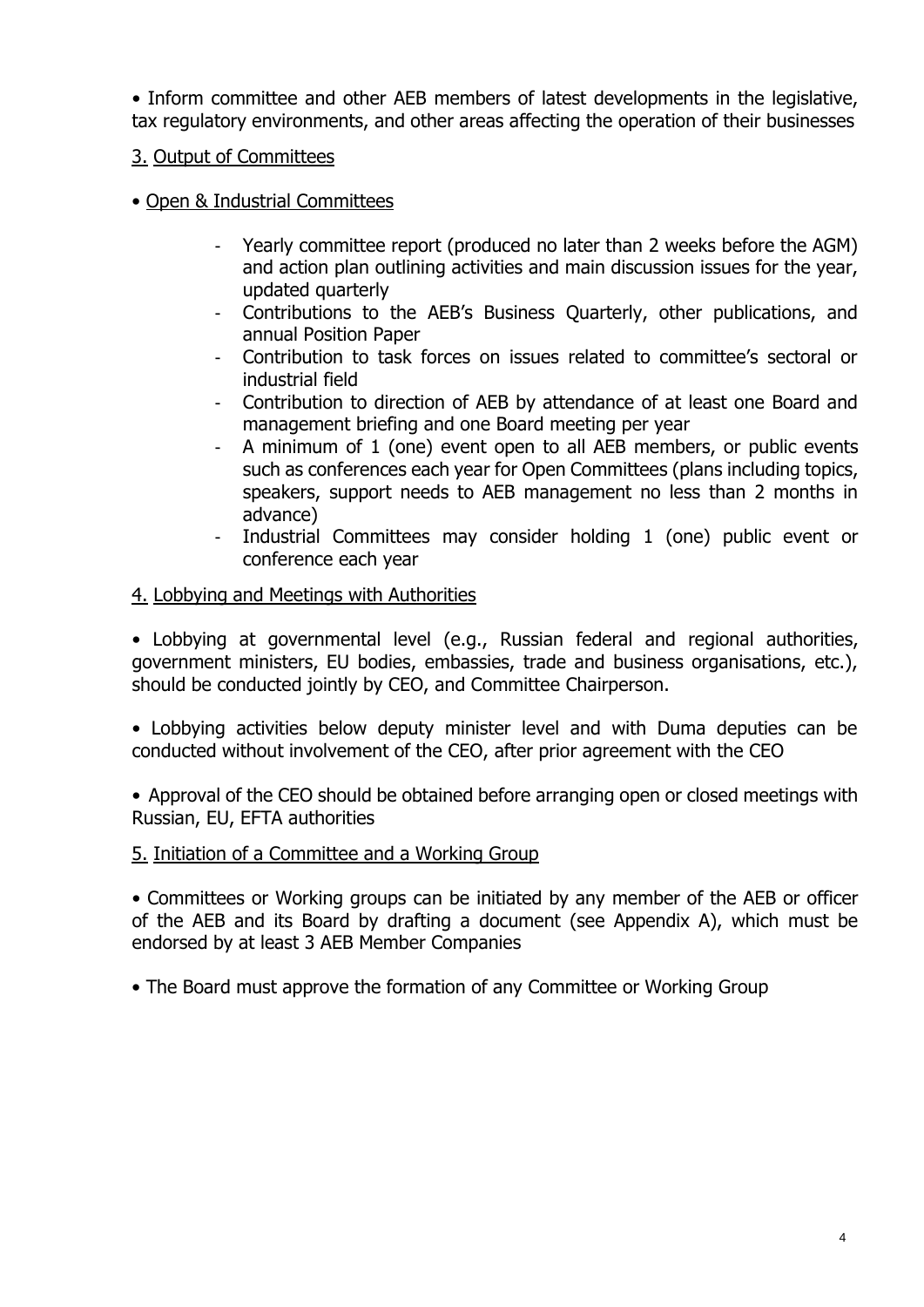• After receiving CEO/Board approval for formation, those initiating a Working Group or Committee will elect a Chairperson, who must be approved by the Board. The Committee will also include the CEO.

#### 6. Initiation of a Committee Steering group

• The Steering group may become an established committee's Steering group (until the next ordinary election), though further committee members may join the steering group at a later stage.

The Steering group could be the collegial management body of the Committee. The decision to establish a Steering group should be taken by the majority of the Committee members. The Steering group is chaired by the Committee Chairperson. The Steering group consists of deputy Chairs and Chairs of Sub-committees and Working Groups.

The Steering Group can act up to 2 (two) years in accordance with the regular election term for the Committee. Regional Committees are regulated as stated in the Committee Rules for the Work in the Regions.

#### 7. Membership of a Committee

• Membership of a Committee carries the right to attend closed meetings of the Committee.

• Membership of the Member Company shall be approved by the existing Committee members (any rejections must be reported by e-mail to the CEO and Board with reasons for rejection).

• Participation in the work of a Committee is granted to assigned and/or to additional members - representatives of each Member Company (one or more representatives of each Member Company). The Board can withdraw the possibility to participate in the work of a Committee by request of the CEO.

• Open Committees will extend their mailing lists to relevant non-assigned employees of Member Companies.

• Industrial Committee membership is normally restricted to members active in the relevant industry. An Industrial Committee approves new Committee members with the majority of votes. A Committee may also agree and adopt its statute, which regulates its membership and other Committee specific issues in accordance with the Charter, Committee Rules and other applicable policies with two-thirds majority. This statute is subject to the Board approval.

• Open Committee membership is normally open to assigned AEB members.

• Only one vote is allowed per Member Company per Committee.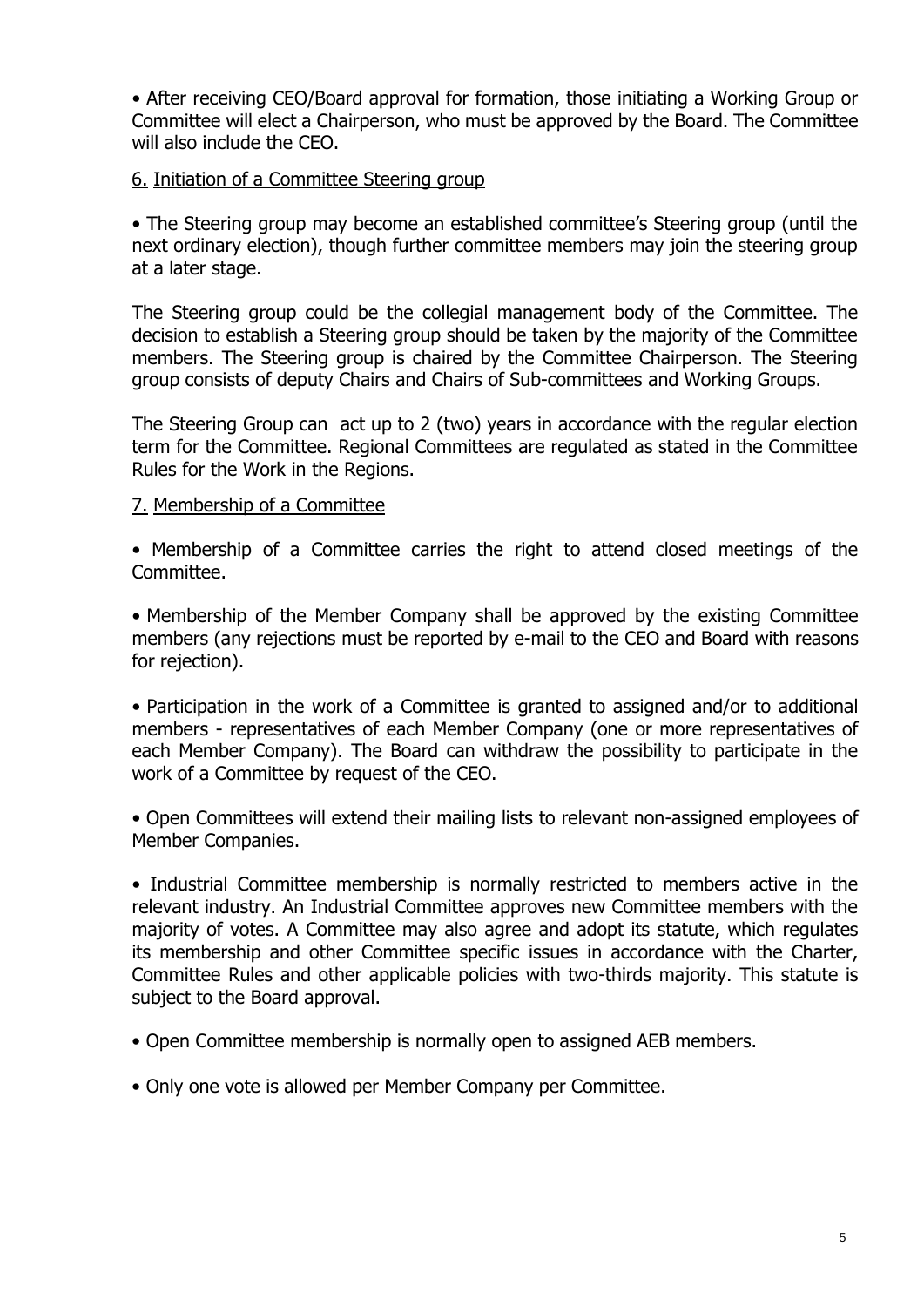# 8. Responsibilities of Chairperson, Deputy Chairperson, and Coordinator

# • Committee Chairperson

- Chairs all Committee meetings
- Produces an action plan for the Committee, per section 3 above, to be updated quarterly to review the upcoming 3 months in detail
- Directs activities and leads planning of meetings and events with a 6-month planning window, working in cooperation with Committee coordinator
- Represents the Committee to Russian, European, and other authorities, and to the AEB
- Uses respective responsibilities to duly promote interests of the AEB and AEB's Committee, respectively (not individual business interests of single Committee members)
- Co-ordinates and submits Committee's timely contribution to the AEB Business Quarterly, yearly Position Paper, and other key AEB publications, as agreed with AEB management
- Endorses equal opportunities for visibility to all Сommittee members in committee events
- Participates in key AEB events (AGM, Management and Board briefings, etc.)
- Committee Deputy Chairperson
	- Assumes the duties of the Chairperson in the Chairperson absence and assists the Chairperson as agreed with the Chairperson
- Committee members
	- Participate in identification, discussion, and resolution of issues of importance to the Committee;
	- Do not use their Committee to unduly promote their own business interests
	- Support the AEB in attracting new members (particularly in their sectoral, industrial or national grouping)
- Coordinator
	- Organizes meetings in accordance with schedule agreed with Chairperson
	- Facilitates discussion at Committee meetings
	- Prepares and circulates meeting notices, agendas, and minutes in timely fashion to Committee members and CEO (except where agreed otherwise between CEO and Chairperson). Minutes should be prepared within one week after the meeting.
	- Uses only blind copy when communicating with Committee members (except for Committee members request)
	- Maintains lists of committee members and circulates it to committee members and CEO each quarter
	- Brings to the attention of the Chairperson and the CEO any unentitled attendance at Committee meetings
	- Keeps the CEO advised of the Committee's needs, wishes, and complaints regarding the operation of the Committee and the AEB
	- Ensures that the Chairperson supplies contributions to yearly white paper and informs the CEO/COO and Communication/Publication Manager of any possible delays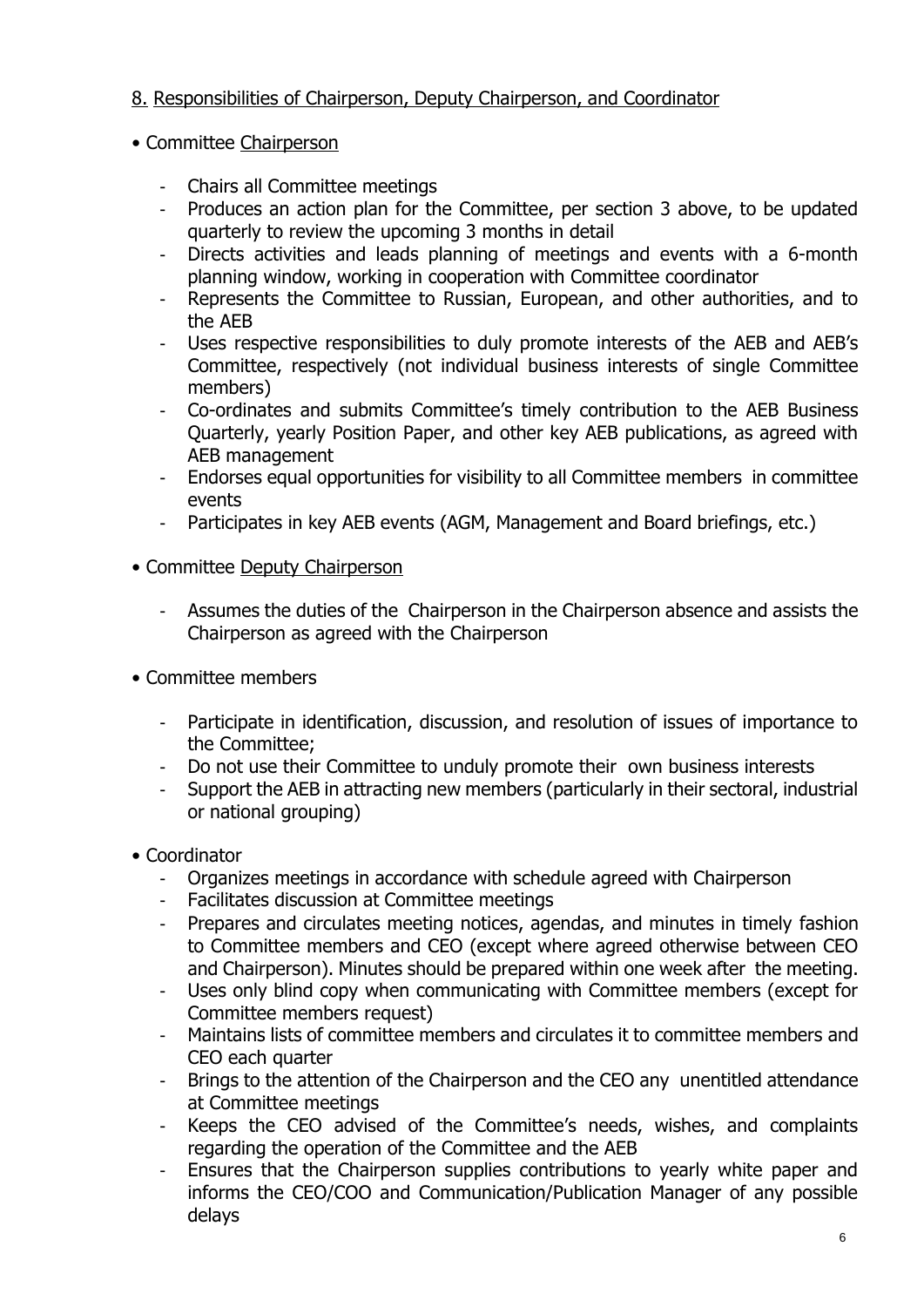- Ensures that all open and closed meetings are included in the AEB events calendar; open meetings should appear on the calendar 3 months in advance, but only after approval by the CEO according to events approval form
- Upon requests of either Committee Chairperson, CEO or COO prepares and submits Committee reports detailing the previous month's activities and those planned for the upcoming month
- With agreement of Committee Chairperson and CEO, establishes appropriate relationships with governmental agencies and other Russian or European authorities, as far as they concern the activities of the Committee
- With agreement of Committee Chairperson and CEO engages in specified lobbying activities

# 9. Elections

# • **Eligibility to run for Chairperson and Deputy Chairperson**:

- Assigned employees of a Member Company
- Any Committee member or any individual member can be a Committee **Chairperson**
- Any Committee member can be a Committee deputy chairperson
- Only one candidate is allowed per Member Company per Committee
- Only one AEB chairmanship/deputy chairmanship per person
- Candidates cannot hold chairmanships or deputy chairmanships in non-European business associations

# **• Timing:**

- Coincides with the Board, Auditing Commission elections held prior to the Annual General Meeting (AGM) so that newly elected Chairpersons may be introduced to AEB members at the AGM
- Elections for new Committees can be held at any time agreed with the CEO, but are valid only until the next regular election in the current or following year
- Extraordinary elections can be held at any time for any of the following reasons:
	- 1) A Chairperson vacates his position
	- 2) 33% of Committee members call for a new vote
	- 3) The Board calls for an election

# **• Nominations**:

- **Eligibility**
	- a. Any Committee member may submit one nomination (see Appendix C)
	- b. A member can nominate his/her-self or another member

# - **Procedure and timing**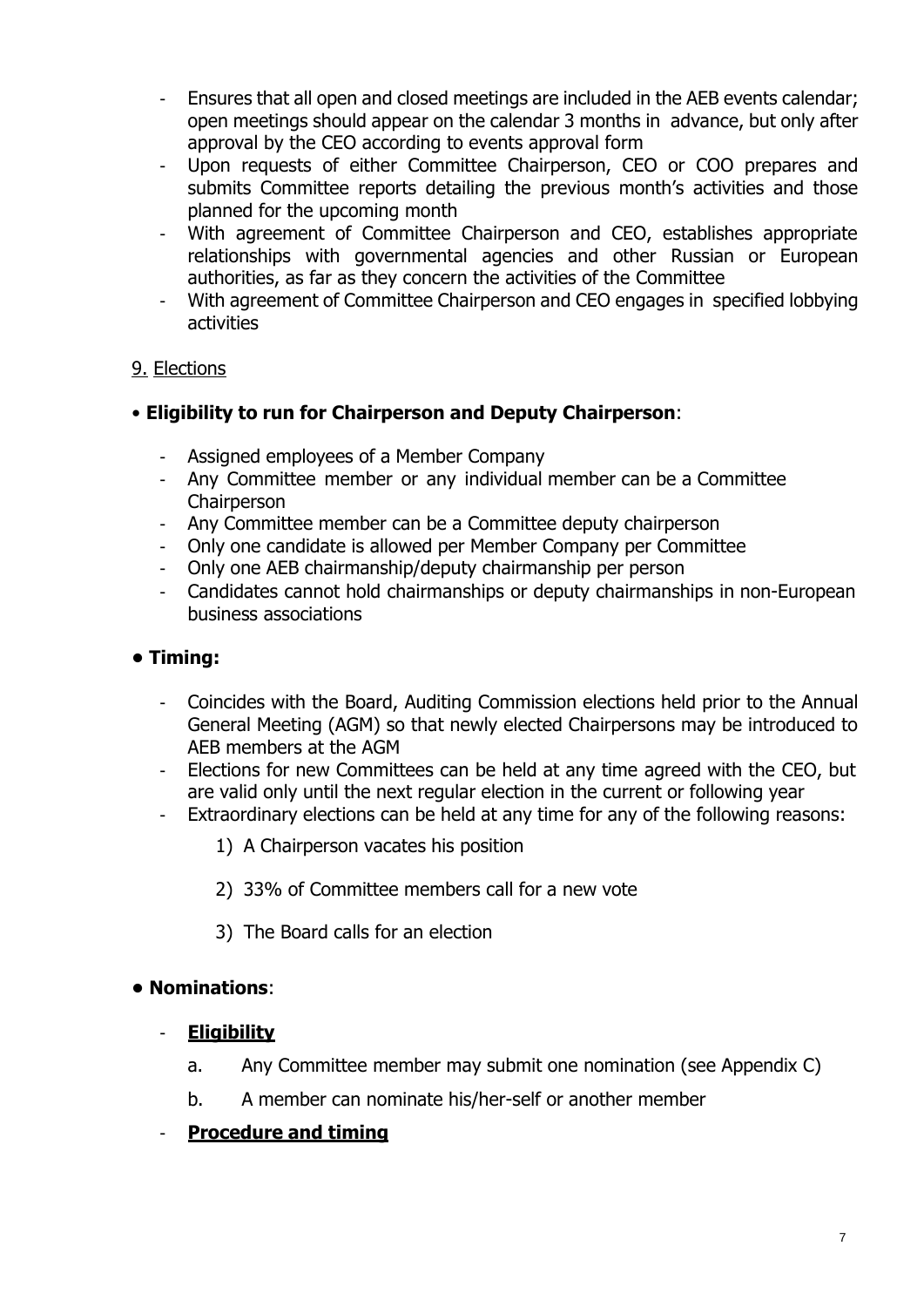- a. 51 days before the AGM the coordinator circulates the date for elections and requests all committee members to submit nominations; committee coordinator e-mails all committee members from companies with more than one member in the committee asking for name of a single voting representative
- b. 50-41 days before the AGM committee members submit nominations by email to the CEO with a copy to coordinator
- c. 50-36 days before the AGM coordinator obtains confirmation of candidacy from nominees
- d. 40 days before the AGM the CEO confirms list of nominations with coordinator
- e. 36 days before the AGM coordinator sends e-mail ballot with candidates listed in alphabetical order of surname, to all Committee members
- f. 35-25 days before the AGM Committee members send their e-mail ballots with confirmation of votes to the CEO at a special e-mail address created by AEB only for the respective election procedure (with reading access only for the CEO, COO and Chief Committee Coordinator after the end of the voting). Upon completion of the respective election procedure and back-up of the received e-mails, the e-mail address will be closed automatically.
- g. 30 days before the AGM the coordinator requests the COO (or in case of absence – the Chief Committee Coordinator) the number of members who have submitted votes; votes received per nominee will not be specified
- h. 29 days before the AGM the coordinator sends a reminder to the Committee members who have not casted votes asking for participation inthe election procedure
- i. 24 days before the AGM the coordinator receives from CEO the information about the companies who have submitted their votes and send to the Committee members, with a copy to the CEO and COO, the list of all members who have submitted votes, to ensure no votes have been lost (e.g., undelivered e-mails); votes received per nominee will not be specified
- j. 23 days before the AGM CEO confirms the list of chosen Chairpersons and provides it for the Board approval
- k. 21 days before the AGM the list of chosen Chairpersons will be sent with the AGM materials to all AEB members

# **• Voting**

# - **Eligibility**

- a. Any Committee member from a paid-up Member Company at the time of the vote, who has attended 50% of the Committee meetings that have taken place during the last 12 months (or since he or she joined the Committee, if less than 12 months previously)
- b. Only one vote is allowed per Member Company per Committee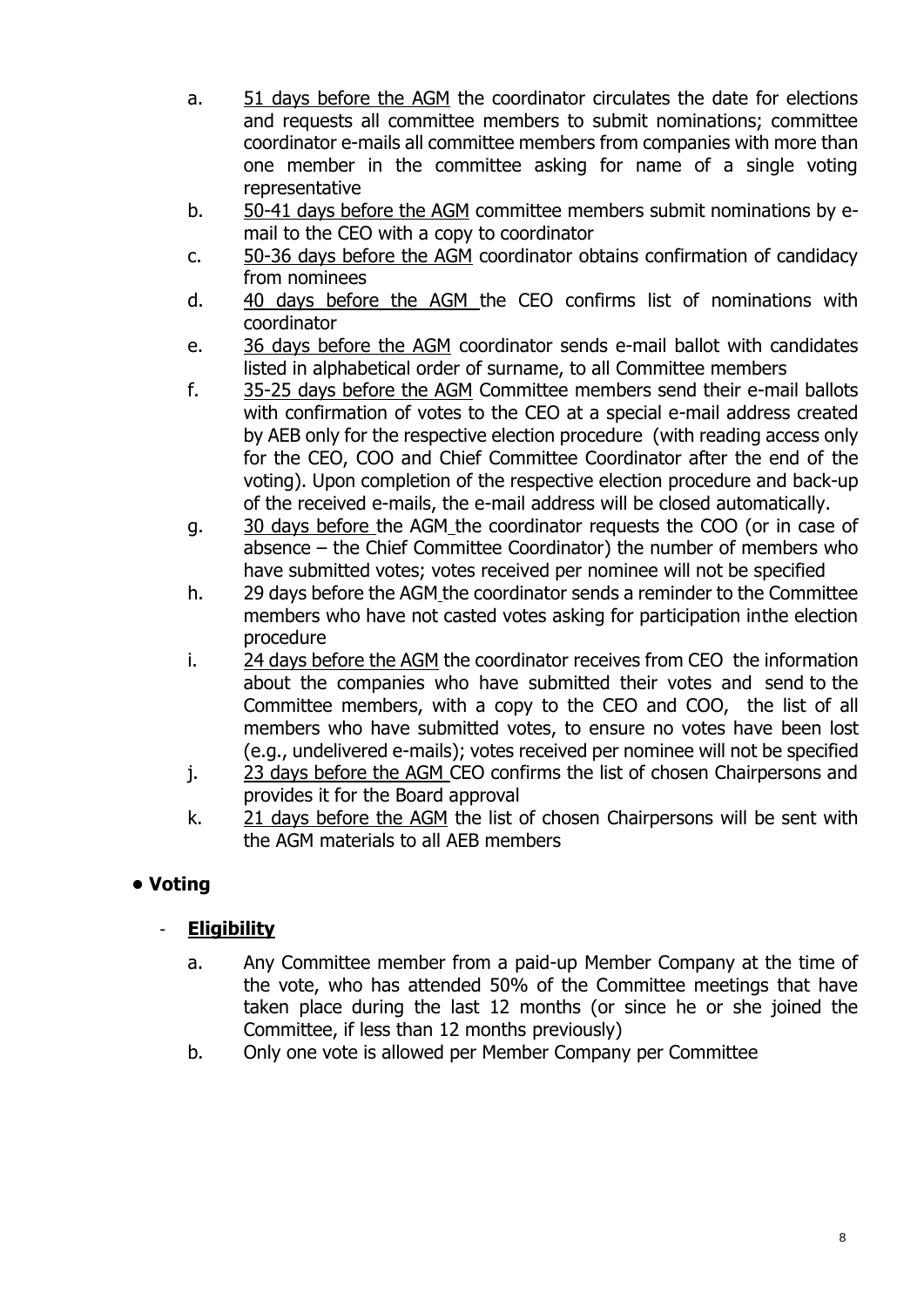## **• Results**

- Those receiving the highest number of votes will become Committee Chairperson.
- In case candidates achieved equal results, the winner shall be considered the one working for a Member with a higher Membership category. In case both candidates represent companies of the same Membership category, the winner shall be the one being AEB Member for a longer continuous term.

## **• Approval and Presentation**

- All appointments of Chairpersons will be approved by Board at the next Board meeting
- The Board reserves the right to reject appointments, stating its reasons, in which case the nominee receiving the 2nd highest number of votes will become **Chairperson**
- The rejection of a Chairperson by the Board will be communicated immediately by the CEO to the coordinator and Committee members
- Appointed and approved Chairpersons will be presented to the General Assembly at the AGM

## **• Appointment of Deputy Chairperson**

- The Committee Chairperson appoints the Deputy Chairpersons (no more than three) and Committee members ratify this joint appointment through voting (one vote per Member Company per Committee). The Chairperson, the Deputy Chairpersons and the Chairpersons of the Sub- committees in the same Committee shall not represent the same legal entity – AEB Member. The term of functions of committee Deputy Chairperson shall not exceed 2 (two) years.
- All appointments of Deputy Chairpersons will be approved by Board at the next Board meeting

### **• Miscellaneous**

Extraordinary elections or those for new Committees will follow the same timeline as for yearly elections and the same rules, except as agreed with the CEO and advised to the Board (e.g., in case of urgency to replace departing Chairperson). Results are valid until the next regular elections in the current or following year, except in the case of a further extraordinary election.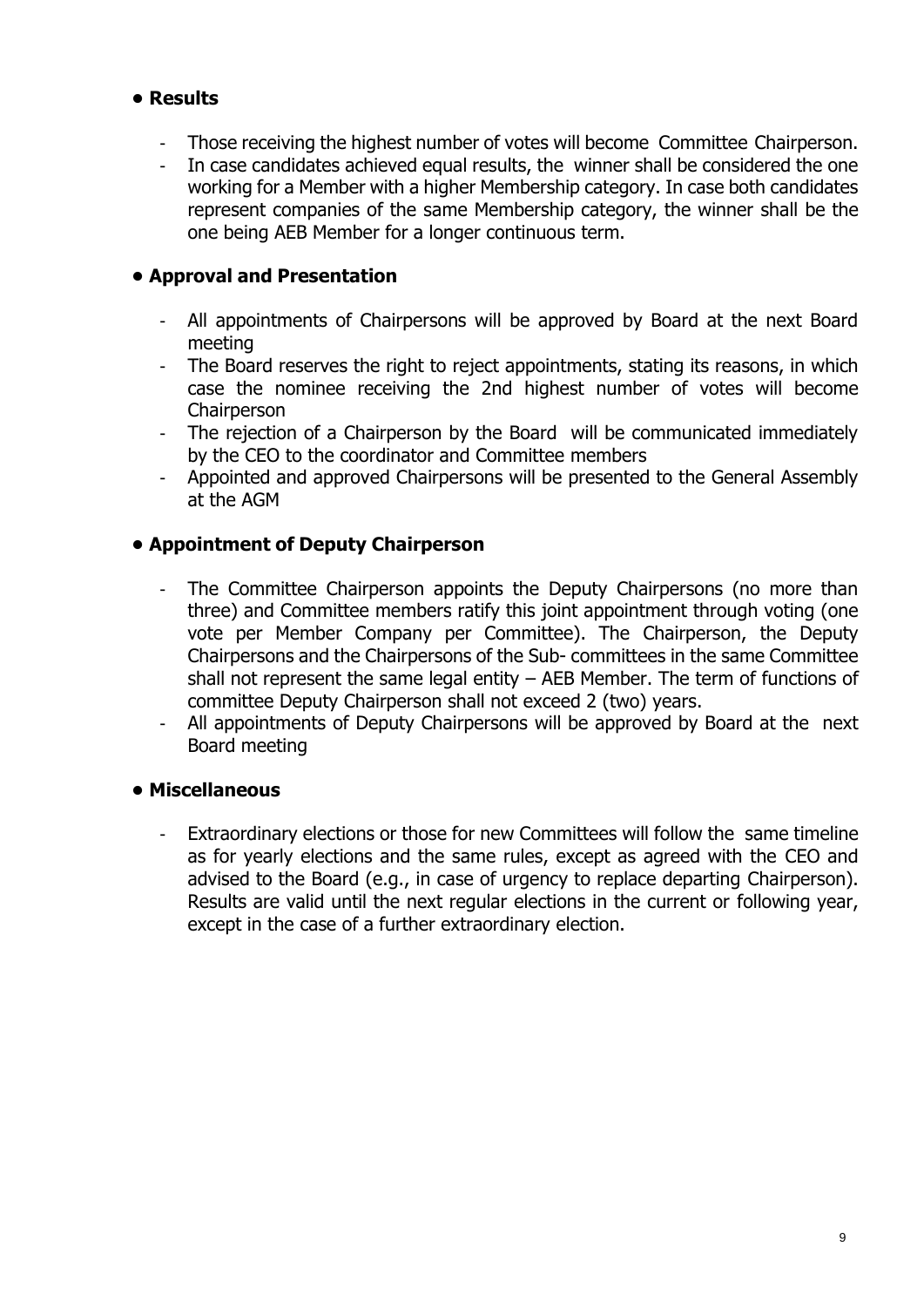#### **APPENDIX A**

### **ESTABLISHING A COMMITTEE, SUB-COMMITTEE,**

#### **TASK FORCE, WORKING GROUP**

1. Which do you wish to establish — a committee, sub-committee, working group (WG), or task force (TF)?

2. What is the name of the proposed committee, sub-committee, working group, or task force?

3. What are the goals, task, or purpose for founding it?

4. What will be the composition of the committee (WG, TF)? Please list the companies interested in founding it.

5. Please give an outline of the activities or tasks that are intended to be accomplished in the first six months.

6. Will it require any additional resources?

7. Please list any additional information relevant for the founding of this committee (WG, TF).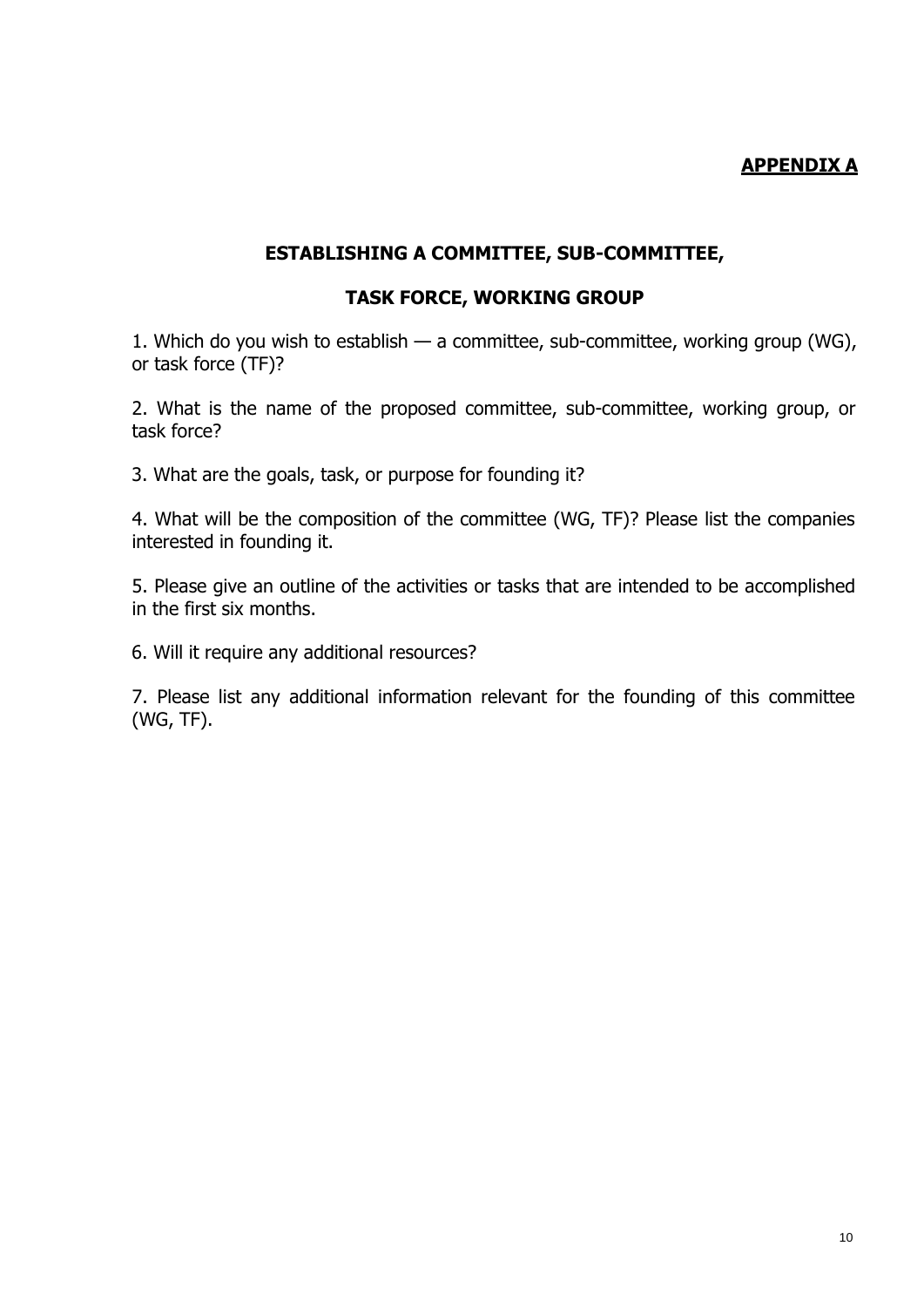# **Amendment to the Committee Rules for the Work in the Regions**

# **(last update: 12.11.2014)**

## **AEB Regional Committee**

Upon a call for a meeting by email among the AEB members in a respective Russian Region a founding meeting to be set. As a minimum of participants a Regional Committee must have a viable and sustainable number of AEB members represented in the respective Region on the permanent basis in order to be established as an AEB Regional Committee in the respective Region.

### **2. Regional Committee members (see point 6 of the Committee Rules)**

#### **3. Steering group of the AEB Regional Committee**

The Steering group shall be the collegial management body of the AEB Regional Committee.

#### **3.1 Composition and elections of the Steering group of the AEB Regional Committee**

- 3.1.1. The Steering group shall be elected for the term of up to 2 (two) years and shall consist of 9 (nine) members.
- 3.1.2 An eligible member to the Steering group shall be a representative of a the member of the AEB. The Steering group may have not more than one (1) representative of each legal entity.
- 3.1.3 The members of the Steering group shall be elected by the Annual General Committee meeting for the term of not more than 2 (two) years according to the following procedure:

Candidates shall be nominated, or may nominate themselves for elections, and shall at request, submit evidence that they are supported by and that they are representatives of a legal entity. Then, a Candidate may act as a candidate at elections. A list of all Candidates shall be distributed among the AEB Regional Committee members. If the number of candidates is less than nine (9) persons, no elections shall be carried out and the existing members of the Steering group shall hold their offices for another 1 (one) year. Irrespective of the number of vacant offices, each member of the Regional Committee shall have the right to vote for one candidate only. In case of nine (9) candidates and more, the persons who have gained the greatest number of votes shall be presented as members of the new Steering group.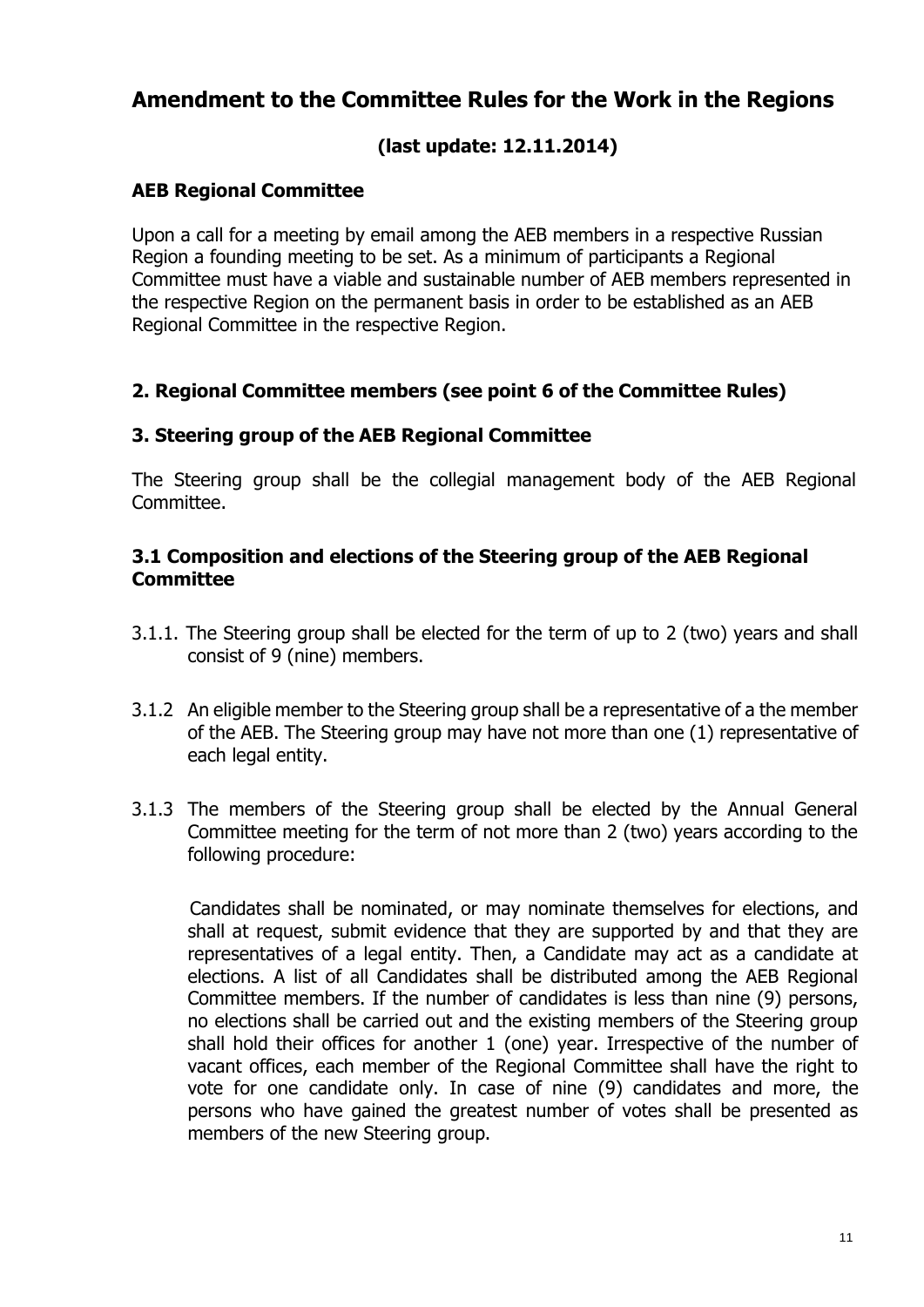- 3.1.4 In case candidates achieved equal results, the winner shall be considered the one working for a Member with a higher Membership category. In case both candidates represent companies of the same Membership category, the winner shall be the one being AEB Member for a longer continuous term.
- 3.1.5 Approval is to be given by the AEB Board to validate the Steering group.

The Steering group shall maintain a reserve list in the cases, where the number of candidates represented at elections exceeds the number stipulated by item 3.1.3 of these Rules (hereinafter "Reserve List").

3.1.6 The Regional Committee Chairperson is to be elected by the members of the Steering group by the highest number of votes received in the open voting procedure.

The Regional Committee Chairperson, the Deputy Chairperson, Chairpersons of the Regional Sub-committees and Working Groups as well as the Chairperson of the territorial Sub-committee in the same Regional Committee shall not represent the same legal entity  $-$  AEB member.

The Regional Committee Chairperson appoints Deputy Chairperson and Steering group members ratify this appointment through voting. The terms of functions of the Deputy Chairperson shall not exceed 2 (two) years. All appointments of Regional Committee Chairperson and his deputy shall be approved by the AEB Board atthe next AEB Board meeting.

3.1.7 Should the member of the Steering Group consequently miss more than 3 (three) meetings of the Steering Group during the year from the date of election of the Steering Group such member is automatically dismissed and the next candidate to the members of Steering Group from the Reserve List shall replace such member for the remaining term.

### **3.2. Terms of reference of the Steering group**

- 3.2.1 The Steering Group must meet one time per month but may skip two meetings per year (e.g. January, August) and fix the program for the work and events and prepare the minutes of the meeting. The minutes of every Steering group meeting should be presented to the AEB CEO for approval within 7 days after themeeting.
- 3.2.2 The steering group must vote on issues or on the minutes. For valid voting more than 50% of the members must be present. Absent members may give proxy to any other Steering group member. However implementation and organization depends on the approval and coordination by the CEO of the AEB.
- 3.2.3 The Regional Committee must arrange for the yearly budget of its actions and support of the regional operation in accordance with the budgeting rules for the AEB Regional Committee attached hereto as Appendix B (hereinafter "Budget").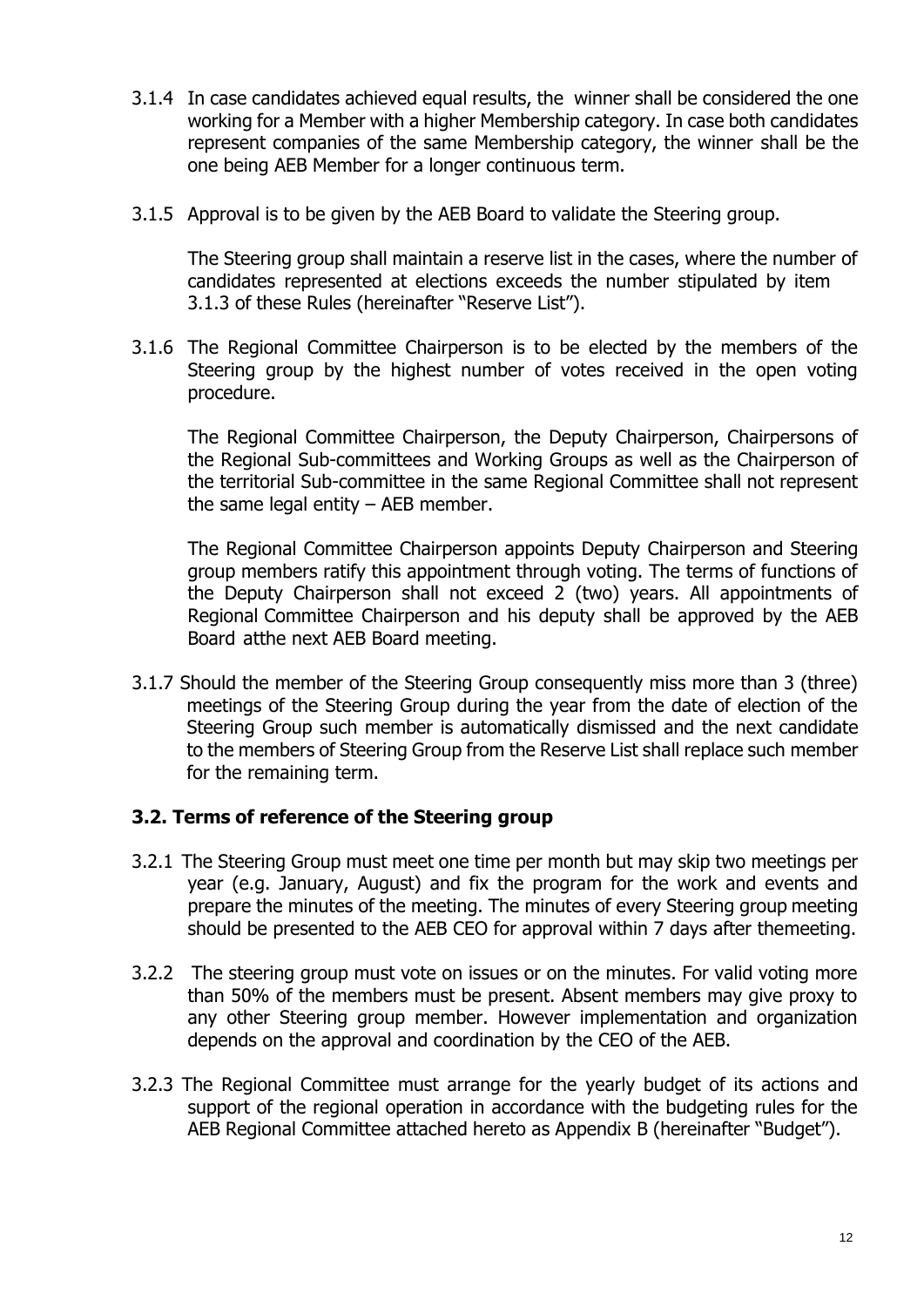The Budget shall be approved by the Steering Committee by 30<sup>th</sup> of October of the applicable year and shall be sent to AEB CEO for review and comments within 10 working days. The final Budget shall be sent to the Board for approval by 30<sup>th</sup> of November of the current year.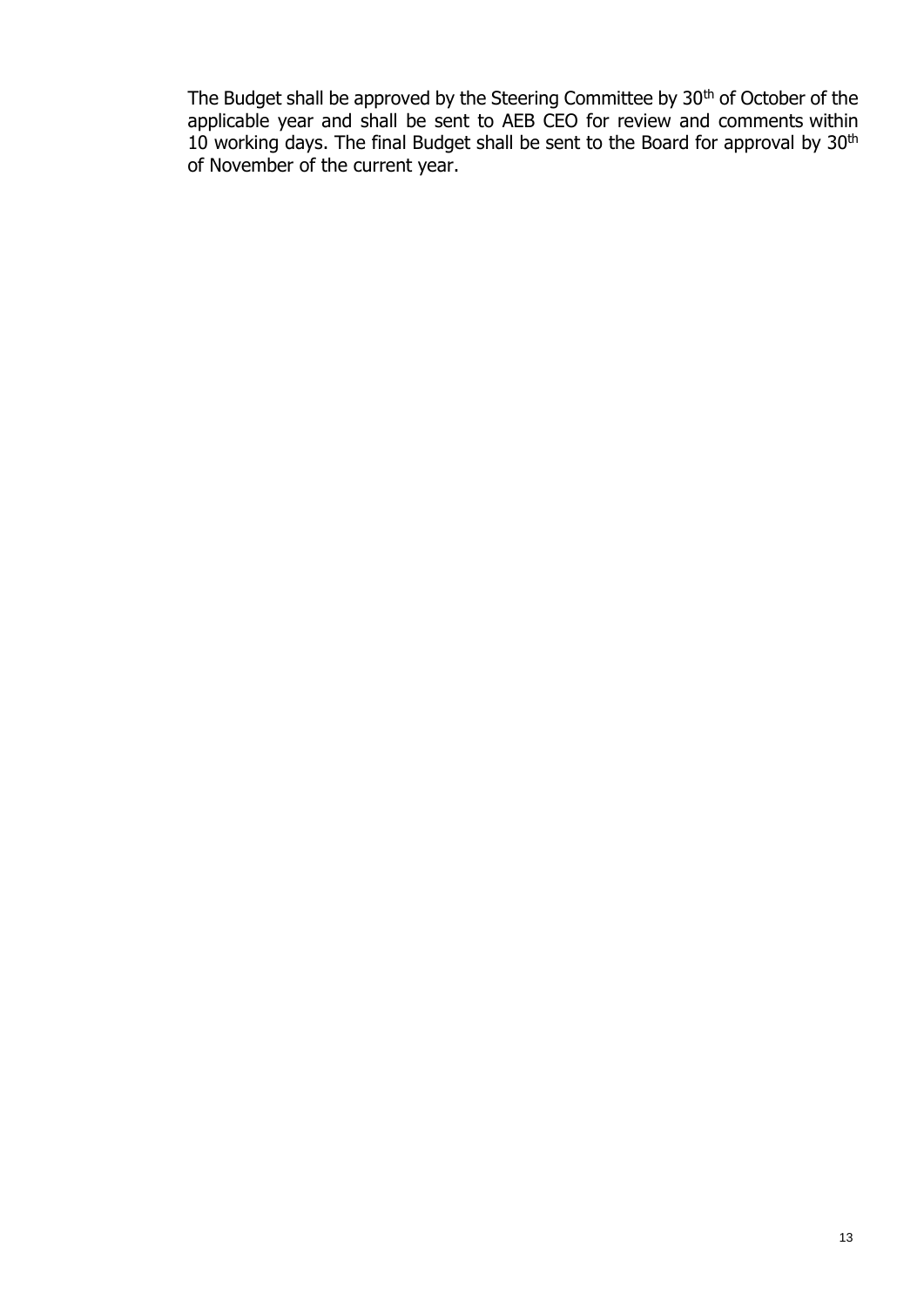# **Appendix B**

| <b>Draft regional budget Rules</b><br>for the regional branch offices in Krasnodar and Saint Petersburg for<br>(20) |                                                                                                                                                                                                                                                                    |                                                                                                             |
|---------------------------------------------------------------------------------------------------------------------|--------------------------------------------------------------------------------------------------------------------------------------------------------------------------------------------------------------------------------------------------------------------|-------------------------------------------------------------------------------------------------------------|
| <b>Incomes</b>                                                                                                      |                                                                                                                                                                                                                                                                    | <b>Expenses</b>                                                                                             |
| <b>1.</b> From the AEB budget                                                                                       |                                                                                                                                                                                                                                                                    | 1.1 Personnel                                                                                               |
|                                                                                                                     |                                                                                                                                                                                                                                                                    | <b>1.2</b> Office and office stationery                                                                     |
|                                                                                                                     |                                                                                                                                                                                                                                                                    | <b>1.3</b> Fixed (AEB statutory) events:<br>11 Steering Group meeting<br>• 4 Regional Committee<br>meetings |
|                                                                                                                     |                                                                                                                                                                                                                                                                    | <b>1.4</b> Taxes (if applicable)                                                                            |
|                                                                                                                     |                                                                                                                                                                                                                                                                    | <b>1.5</b> Other expenses<br>(approved by the AEB Board)                                                    |
| 2.<br>Additional<br>incomes of<br>the Regional<br>Committee                                                         | 2.1 50% annual membership<br>fees of new AEB members<br>found in the Region;<br>2.2 50% annual membership<br>fees of all members who have<br>headquarters in respective<br>Region;<br>2.3 50% of net income<br>generated by publications,<br>sponsorships, events; | <b>2.1</b> Representative expenses                                                                          |
|                                                                                                                     |                                                                                                                                                                                                                                                                    | <b>2.2</b> Open Regional Committee<br>Events                                                                |
|                                                                                                                     |                                                                                                                                                                                                                                                                    | <b>2.3</b> Other social and networking<br>events                                                            |
|                                                                                                                     |                                                                                                                                                                                                                                                                    | 2.4 Business trips                                                                                          |
|                                                                                                                     |                                                                                                                                                                                                                                                                    |                                                                                                             |
|                                                                                                                     | <b>2.4</b> Regional Committee<br>sponsorships                                                                                                                                                                                                                      | 2.5 Other expenses<br>(approved by the AEB Board)                                                           |
|                                                                                                                     | Euro + VAT – Sponsor<br>ofAEB Regional Committee)                                                                                                                                                                                                                  |                                                                                                             |
|                                                                                                                     | 2.5 Other incomes                                                                                                                                                                                                                                                  |                                                                                                             |

## Comments:

The figures set for trial period of 1 (one) year, and for further years Board has right to adjustthem